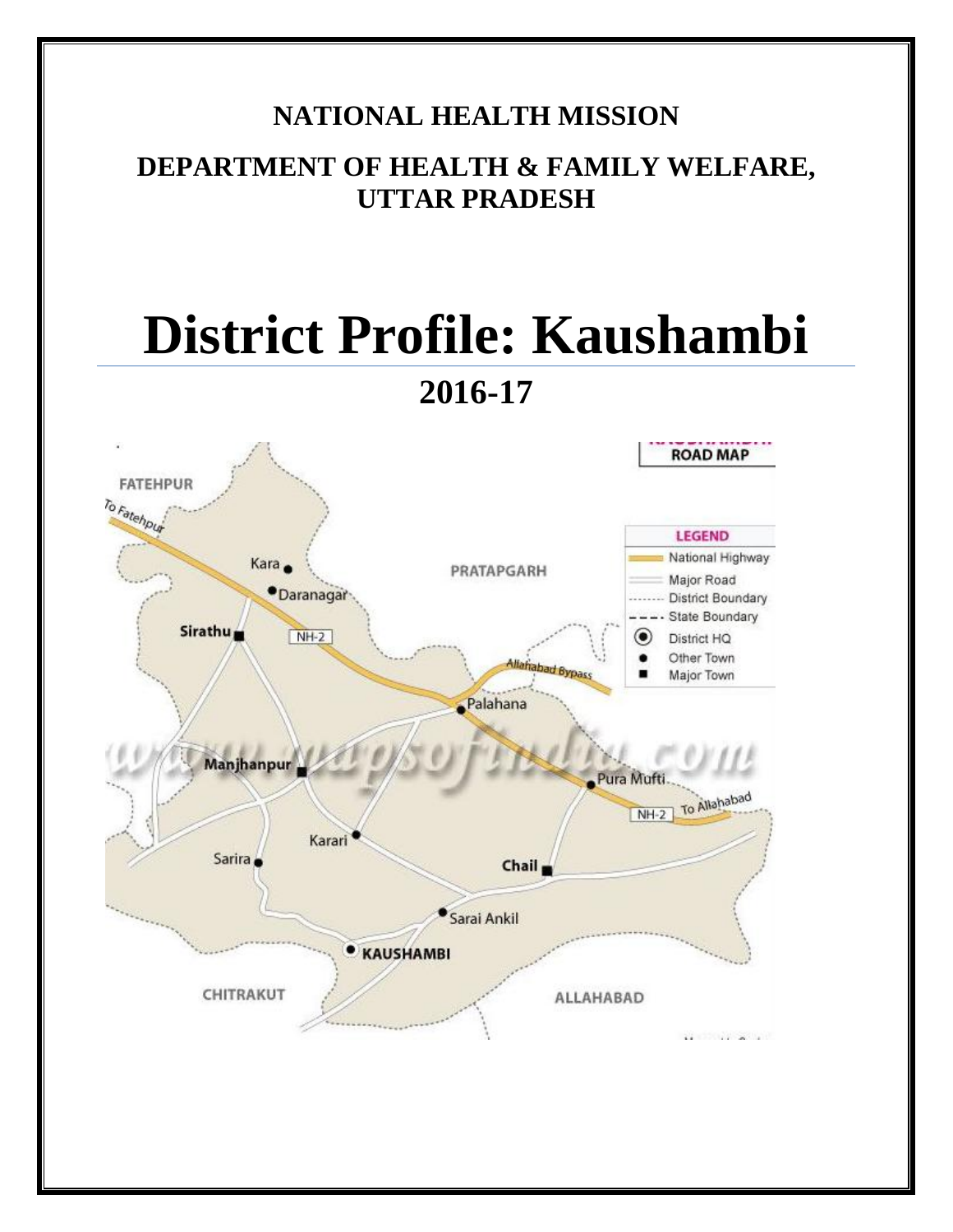# **District Profile:**

|                                                        | <b>Kaushambi</b> | <b>Uttar Pradesh</b> |
|--------------------------------------------------------|------------------|----------------------|
| Rural Population (In lakhs) (Census 2011)              | 1655926          | 1551.11              |
| Number of Districts (RHS 2014)                         |                  | 75                   |
| Number of Sub District (Tehsil/Taluka etc.)Census 2011 | 3                | 312                  |
| Number of Villages (RHS 2014)                          | 868              | 106704               |
| Number of District Hospitals (RHS 2014)                |                  | 160                  |
| Number of Community Health Centres (RHS 2014)          | 4                | 773                  |
| Number of Primary Health Centres (RHS 2014)            | 34               | 3497                 |
| Number of Sub Centres (RHS 2014)                       | 166              | 20521                |

## **Demographic Profile**

| <b>Indicator</b>                                   | <b>Kaushambi</b> | <b>Uttar Pradesh</b> |
|----------------------------------------------------|------------------|----------------------|
|                                                    |                  |                      |
| Total Population (In Crore) (Census 2011)          | 16.55 Lakh       | 19.96                |
| Decadal Growth (%) (Census 2001)                   | 897              | 20.09                |
| Crude Birth Rate (SRS 2014)                        | 30               | 27.2                 |
| Crude Death Rate (SRS 2014)                        | 11.4             | 7.7                  |
| Natural Growth Rate (SRS 2014)                     |                  | 19.5                 |
| Sex Ratio (Census 2011)                            | 908              | 908                  |
| Child Sex Ratio (Census 2011)                      | 923              | 899                  |
| Schedule Caste population (In Crore) (Census 2001) | 588655           | 3.51                 |
| Schedule Tribe population (in crore) (Census 2001) | 147              | 0.011                |
| Total Literacy Rate (%) (Census 2011)              | 61.3             | 69.72                |
| Male Literacy Rate (%) (Census 2011)               | 72.8             | 79.24                |
| Female Literacy Rate (%) (Census 2011)             | 48.6             | 59.26                |

### **Status of Health Indicators**

| <b>Indicators</b>                  | Kaushambi   | <b>Uttar Pradesh</b>   |                      | $\frac{0}{0}$<br><b>Decline</b><br>(MH) |
|------------------------------------|-------------|------------------------|----------------------|-----------------------------------------|
| <b>Infant Mortality Rate</b>       | 82 (AHS 12) | 71<br>$(SRS-2006)$     | 50<br>$(SRS-2014)$   | 29.57%                                  |
| Neo-Natal Mortality<br>Rate        | 59 (AHS 12) | 46<br>(SRS 2006)       | 35<br>$(SRS-2014)$   | 23.91%                                  |
| <b>Maternal Mortality</b><br>Ratio |             | 440<br>$(SRS 2004-06)$ | 285<br>(SRS 2011-13) | 35.22%                                  |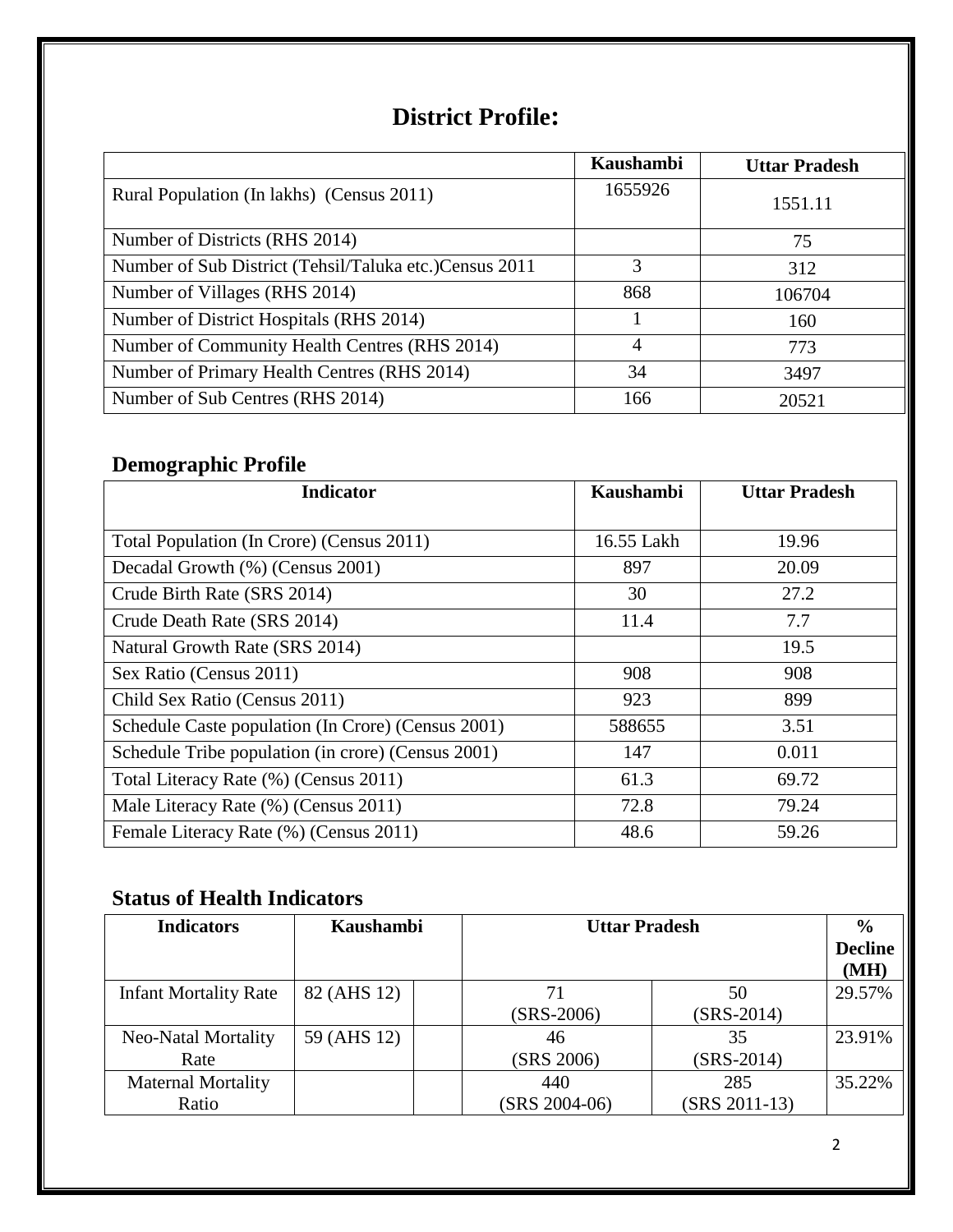| <b>Total Fertility Rate</b> | $3.9$ (AHS 12) |              |            | 26.19% |
|-----------------------------|----------------|--------------|------------|--------|
|                             |                | $(SRS-2006)$ | (SRS 2014) |        |
| <b>Under-five Mortality</b> | 128 (AHS       |              | 64         | 29.67  |
| Rate                        |                | (SRS 2008)   | (SRS 2013) | $\%$   |

# **Progress under Health Systems Strengthening**

| Sl.<br>N <sub>0</sub>    | <b>Activity</b>                            | <b>Status</b>                                                                                                                                                                                                                                     |              |  |  |
|--------------------------|--------------------------------------------|---------------------------------------------------------------------------------------------------------------------------------------------------------------------------------------------------------------------------------------------------|--------------|--|--|
| $\mathbf{1}$             | 24x7 PHCs                                  | Out of 34, only 10 PHCs are functioning on 24x7 basis.                                                                                                                                                                                            |              |  |  |
| $\overline{2}$           | Functioning as<br><b>FRUs</b>              | Only 4 Facilities (1 DH, 0 SDH and 3. other level CHC and others<br>level) are working as FRUs                                                                                                                                                    |              |  |  |
| 3                        | <b>ASHAs Selected</b>                      | 1574 ASHAs have been engaged<br>$(1303)$ have been trained in 1 <sup>st</sup> Module, and 1574 ASHAs are trained<br>upto 5 <sup>th</sup> Module and 1180 ASHAs trained in Round-1 & 0 ASHAs<br>trained in Round-2 of $6^{th}$ & $7^{th}$ Modules) |              |  |  |
| $\overline{4}$           | Contractual<br>appointments                | Human Resource (HR) has been approved.<br>(Medical Officers (MBBS) - , Specialist , AYUSH Mos/<br>Physicians , SNs , ANMs<br>$\ldots$ $\ldots$ $\ldots$ $\ldots$ $\ldots$ $\ldots$<br>Pharmacists , others )                                      |              |  |  |
| 5                        | Rogi Kalyan<br>Samiti                      | 10. facilities (1 DH, 9 CHCs) have been registered with RKS.                                                                                                                                                                                      |              |  |  |
| 6                        | <b>VHSNCs</b>                              | Out of .498 villages, 498 villages constituted VHSNCs.                                                                                                                                                                                            |              |  |  |
| $\overline{\mathcal{L}}$ | <b>DLVMCs</b>                              | Completion of (0) DLVMC has been reported.                                                                                                                                                                                                        |              |  |  |
| 8                        | <b>VHNDs</b>                               | 20614 VHNDs were held during 2015-16.                                                                                                                                                                                                             |              |  |  |
| 9                        | <b>ERS</b>                                 | 24 (102-Type) & 16 (108-Type) are operational.                                                                                                                                                                                                    |              |  |  |
| 10                       | <b>MMU</b>                                 | An approval of 0 Mobile Medical Units (MMU) has been given to the<br>District.                                                                                                                                                                    |              |  |  |
| 11                       | Ambulance                                  | An approval of  ambulances has been given to the District.                                                                                                                                                                                        |              |  |  |
|                          | Sick New Born Care unit (SNCU)<br>1        |                                                                                                                                                                                                                                                   |              |  |  |
| 12                       | New Born Care<br>Units established         | New Born Stabilization Unit (NBSU)                                                                                                                                                                                                                | $\mathbf{1}$ |  |  |
|                          |                                            | New Born Care Corner (NBCC)                                                                                                                                                                                                                       | 13           |  |  |
|                          | Nutrition Rehabilitation Center (NRC)<br>1 |                                                                                                                                                                                                                                                   |              |  |  |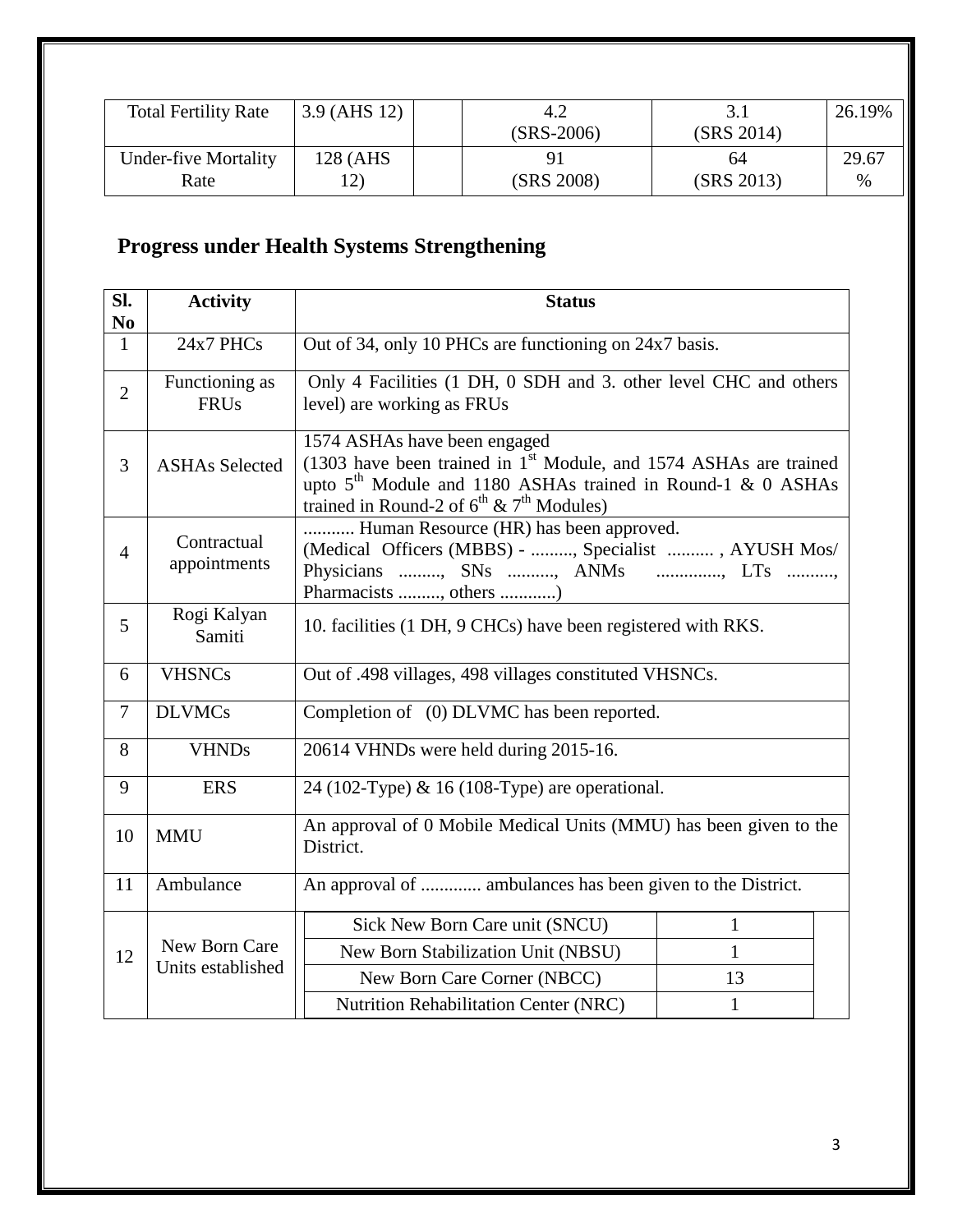| Year    | <b>Institutional Deliveries</b> | <b>JSY</b> beneficiaries |
|---------|---------------------------------|--------------------------|
| 2012-13 | 28000                           | 28000                    |
| 2013-14 | 29797                           | 29797                    |
| 2014-15 | 29454                           | 29454                    |
| 2015-16 | 29806                           | 29806                    |
| 2016-17 | 11169                           | 11169                    |

## **Physical Progress of Institutional Deliveries and JSY**

### **1. Funds Released under NRHM** (in crores)

| Year         | <b>Allocation</b> | Release* | <b>Expenditure</b> |
|--------------|-------------------|----------|--------------------|
| 2012-13      | 3189.83           | 2662.69  | 1355.84            |
| 2013-14      | 1594.36           | 1125.80  | 1763.34            |
| 2014-15      | 2330.01           | 2130.34  | 1922.76            |
| 2015-16      | 2545.04           | 3222.98  | 2034.43            |
| <b>Total</b> | 9659.24           | 9141.81  | 7076.37            |

\*Release figures for the F.Y. 2015-16 are updated on 31.03.2016 and provisional.

#### **NUHM**

#### **A. Demographic Profile (As per Census 2011):**

|                | Total Population (In lakhs)                                                   | 15.97    |
|----------------|-------------------------------------------------------------------------------|----------|
| 2              | Urban Population (In lakhs)                                                   | 0.16     |
| 3              | Urban Population as percentage of total population                            | 1%       |
| $\overline{4}$ | Urban slum population (in lakhs)                                              | 0.02     |
| 5              | Slum population as percentage of urban population                             | 12%      |
| 6              | Number of Metro cities                                                        | 0        |
| 7              | Number of Million + cities $(> 10$ lakh population)                           | $\theta$ |
| 8              | Number of cities with 1 to 10 lakh population                                 | 0        |
| 9              | Number of towns with less than 1 lakh but more than 50<br>thousand population | $\theta$ |
| 10             | Number of State HQs/District HQs which have population                        |          |
|                | between 50 thousand to 30 thousand                                            |          |
| 11             | Total Eligible cities $(6+7+8+9+10)$                                          |          |
| 12             | Total cities covered under NUHM till 2015-16                                  |          |